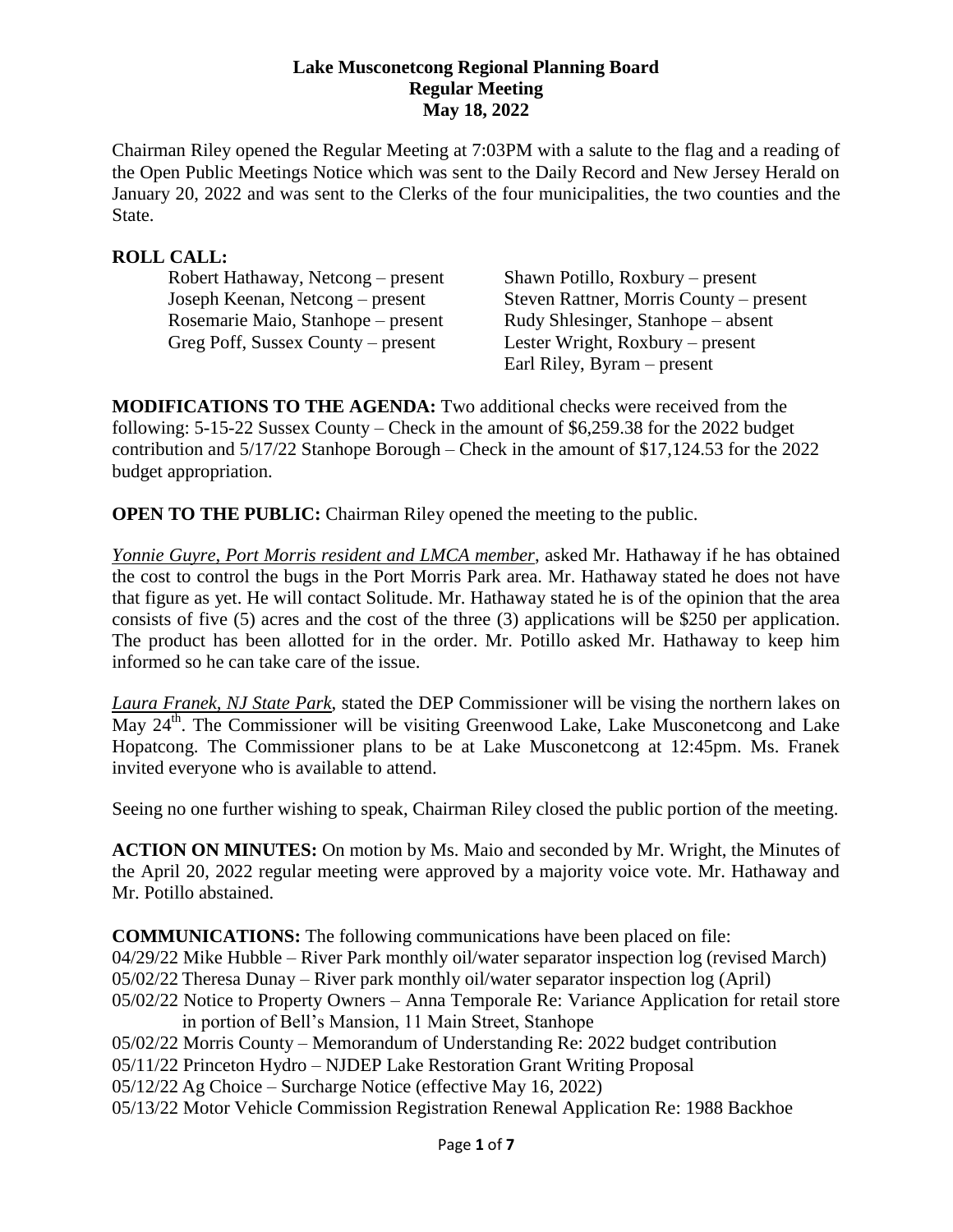Ms. Maio stated the hearing scheduled for Anna Temporale with Stanhope's Land Use Board was postponed due to the fact the published notice was not done within the required timeframe.

Mr. Keenan stated Ag Choice will now be charging a \$1.00/cubic yard surcharge. Chairman Riley stated last year Ag Choice charged \$300/load. With the surcharge that will be an additional cost of \$30/cubic yard, for a total of \$330/load. The hauler is charging \$275/load with an additional \$25.00 fuel surcharge. The total overall cost is now going to be \$630/load. These costs are being incurred due to the fact the State of NJ will not take the weeds. Chairman Riley stated he would like to discuss this issue during the Commissioner's visit.

# **REPORTS OF COMMITTEES:**

**Canal Society** – There was no report.

**Musconetcong Watershed Association** – There was no report.

**Site Plan Review/Stream Encroachment** – Mr. Wright stated there was nothing to report. Ms. Maio asked if Cliff Lundin will be attending the Netcong Land Use Board meeting regarding the FJZ site plan? Chairman Riley stated it may not be necessary for Mr. Lundin to attend as the board's legal representative. At this point, the letter is on record and there is not much more Mr. Lundin can add. Mr. Lundin's presence at the meeting will generate a bill to the board for his time. Ms. Maio stated she is concerned about an "out of sight, out of mind" issue which will exist if Mr. Lundin is not in attendance to represent the LMRPB. Chairman Riley called for a vote.

On motion by Ms. Maio, seconded by Mr. Wright, and carried by a majority of the following roll call vote, approval was granted for Cliff Lundin to attend the Netcong Land Use Board meeting.

## **ROLL CALL:**

| Robert Hathaway – abstain | Shawn Potillo – yes      |
|---------------------------|--------------------------|
| Joseph Keenan $-$ yes     | Steven Rattner - abstain |
| Rosemarie Maio – yes      | Rudy Shlesinger - absent |
| Greg Poff $-$ absent      | Lester Wright $-$ yes    |
|                           | Earl Riley $-$ yes       |
|                           |                          |

Chairman Riley stated he will ask Cliff Lundin to attend the Netcong Land Use Board meeting. Mr. Wright stated he will also be attending the meeting.

**Lake Awareness** – Ms. Maio stated she is of the opinion that the LMRPB should have a booth at Stanhope Day. Chairman Riley agreed and asked if the booth could be located below Bell's Mansion's driveway for ease of setup after the fishing contest. Trying to navigate through Main Street after everyone else is already set up is too difficult. Ms. Maio stated she will submit that request to the organizers. Ms. Maio stated the fishing contest is scheduled for June  $12<sup>th</sup>$  at Lake Musconetcong. Chairman Riley asked for anyone available that day to help with the event and with the booth at Stanhope Day. Chairman Riley also asked for assistance with obtaining the prizes. Chairman Riley stated Ramsey Outdoor will donate equipment and prizes. Chairman Riley will purchase additional prizes which will be reimbursed by the NJ Sportsmen's Club in the amount of \$200. Mr. Hathaway stated he will go with Chairman Riley to Ramsey Outdoor.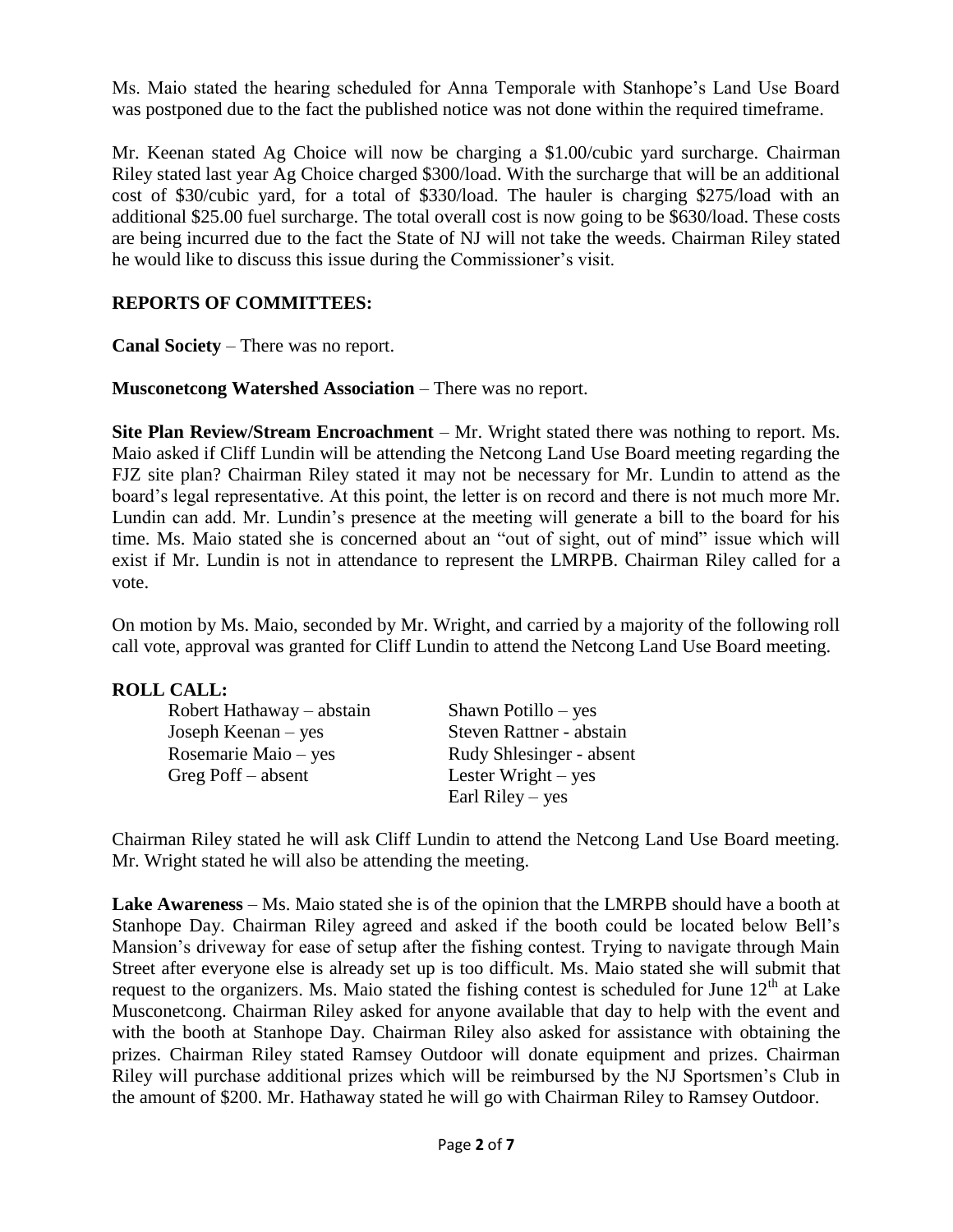**Lake Management** – Mr. Hathaway stated the probiotic will cost the same as last year and the plan will remain the same. The Lake Musconetcong Community Association (LMCA) will cover the cost to treat 8 acres of significant areas. The contract between Solitude and the LMRPB includes this cost. The vendor has changed their position and will only sell to one source. The LMCA portion totals \$7,000.00. Ms. Maio stated the overall cost of materials is going to total approximately \$40,000.00 and therefore will require approval from the Qualified Purchasing Agent (QPA). Mr. Hathaway stated this was an oversight and he will contact Marvin Joss, QPA. It is unknown at this time whether or not Solitude is in the State Co-op.

Mr. Hathaway stated the 100 acres to be treated have not been determined as yet. He will work with Solitude to determine the best areas for the probiotic to filter out into the lake. Mr. Hathaway stated Bob Schindler will be consulted if the treatment is done to the northside of Towpath or Arbolino Bay. The river moves stronger toward Byram Bay. The other location is in Byram Bay to the North of the river. This is an easier area to access but Mr. Hathaway stated he has some reservations. Ms. Maio stated the area at Musconetcong Park should be treated. This area is used by the Fire Department to fill the trucks. Mr. Hathaway stated 100 acres could be attached there and east to the island but that may not reach the greatest amount of the lake. Twenty acres could be done at Musconetcong Park and the additional 80 acres could be treated elsewhere. As a measure of good will, it would look good to have that area done but it could give the appearance of benefiting certain residents and not others. Ms. Maio stated Stanhope Borough pays the most amount of funding to the LMRPB. Chairman Riley stated the 20 acres by Musconetcong Park, opposite the island, is an area which should be treated in his opinion, as well as the 80 acres away from the Towpath.

Chairman Riley stated he will be monitoring and measuring the sludge in eight (8) different areas. The depth of the muck in the water column against the lake level will be measured near Mr. Hathaway's house using the meter which was purchased for this. The past treatments have dissolved the oxygen, phosphorous, salinity, and dissolved solids. There will be eight (8) treated areas monitored and two (2) control areas. The depths will be measured at one, two and three feet at all locations monthly. The results will be shared with the board and if there is no reduction in the sludge, the program will be stopped. Mr. Keenan asked if the results will be seen quickly. Mr. Hathaway replied that in the past there was a measurable difference. This should create the affect we are trying to obtain. The measuring is an important aspect. In the past, Rutgers and Solitude did not take water level vs. water column measurements. Mr. Hathaway stated he and Chairman Riley have done a great deal of research and this program and it should reduce the nutrients in order to reduce the quantity of weeds for the viability and health of the lake. If the ten (10) acres are obtained from Roxbury Township, they will be treated.

Chairman Riley stated he is continuing to make cement anchors for the yellow buoys which will be placed in the lake. Chairman Riley will ask that a note be placed at the boat ramp to inform people not to pull up the buoys. Twenty (20) buoys were donated by the State Park and the board has additional buoys.

Mr. Hathaway stated he has done the goose egg addling but there have not been any eggs. He will be going out again. Netcong Borough covers the cost for the addling. There is a group of activists who have stated their objections to the addling and goose round up. Their suggested alternatives are capital intensive. They are applying for a 319 grant to obtain specific types of plants. If they are successful they will bring the plants to us. Mr. Hathaway stated there is a special grass which he has never heard of but it is very costly. The activists have a consultant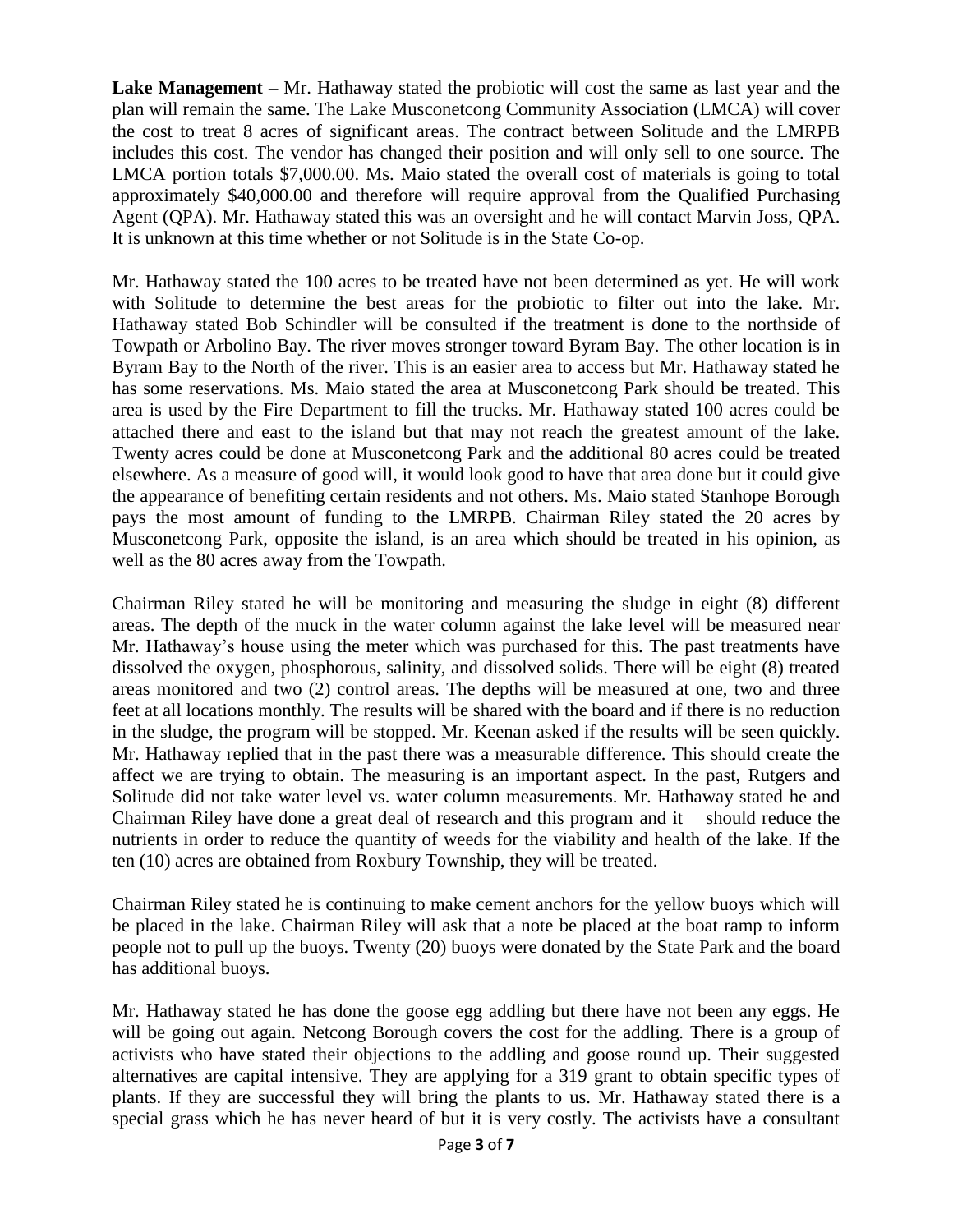that they are paying who is a riparian zone expert. The consultant has critiqued the lakes and said the riparian zones should be wider. The State Park does not have riparian zones. Mr. Hathaway stated Netcong Borough and the Board are not going to change course until there is a viable recourse. The geese are an invasive species. The activists have stated they would be able to train the geese to fly north. No goose eggs have been addled but there have been quite a few swan eggs addled.

Mr. Hathaway stated the LMRPB is going to apply for part of the \$10 million grant which is now available. The LMRPB equipment is on its last legs. Quotes have been reviewed. The probiotic will deter the weed growth but weeds will still need to be harvested. The diminishment of the nutrients will affect the blooms.

# **Operating Budget Committee** – There was no report.

**BILLS:** On motion by Mr. Rattner, seconded by Mr. Wright and carried unanimously by the following roll call vote, the following bills are to be paid as amended. Chairman Riley added two debit card receipts from Lowe's.

| <b>Operating Account:</b>                                         |             |
|-------------------------------------------------------------------|-------------|
| Ellen Horak – Clerk's Monthly Compensation                        | \$550.00    |
| Lake Management Account:                                          |             |
| $JCP&L - Electric$ at Shed                                        | \$.<br>4.09 |
| Solitude Lake Management – Water Chestnut Treatment (50% Deposit) | \$625.00    |
| Solitude Lake Management – Lake Management Services (05/01)       |             |
| Debit/Credit Card:                                                |             |
| White Oak Environmental & Safety – Horiba U-52 WQM 2m Cable       | \$3,540.50  |
| Lowe's                                                            | 24.23<br>\$ |
| Lowe's                                                            | £.<br>12.96 |

Ms. Maio asked why there is a payment of \$625.00 to Solitude for Water Chestnut Treatment which has not been treated to date. Chairman Riley stated the agreement is to pay a deposit of 50% for the upcoming year. Ms. Maio asked what the \$900.00 payment to Solitude covers and why is it being paid in advance. Mr. Hathaway stated the \$900.00 is for the application of the probiotic. The survey and mapping are included in the costs and this a good faith agreement. The total cost will be \$4,500 and the \$900 is a portion of this. There will be five payments of \$900 each for May, June, July, August and September. There will be a total of three applications over the five-month period. Mr. Hathaway stated the water chestnut is a separate contract. The \$625 is half of the cost to treat the five acres in Byram Bay.

Mr. Hathaway stated the general application of 150 acres of herbicide treatment will be done in areas of need to treat for eurasian milfoil weed. Once the survey is received, the actual chemical will be discussed. The cost was pre-negotiated and it is less than it was last year. The cost will be \$1,200 per month for twenty-two months. Ms. Maio stated the board will be paying Solitude over \$20,000 this year, which exceeds the threshold. QPA approval is going to be required. Mr. Hathaway stated he will discuss this with the QPA. Ms. Maio asked if the board has a contract with a QPA. Chairman Riley stated the QPA was appointed at the reorganization meeting but this will be confirmed.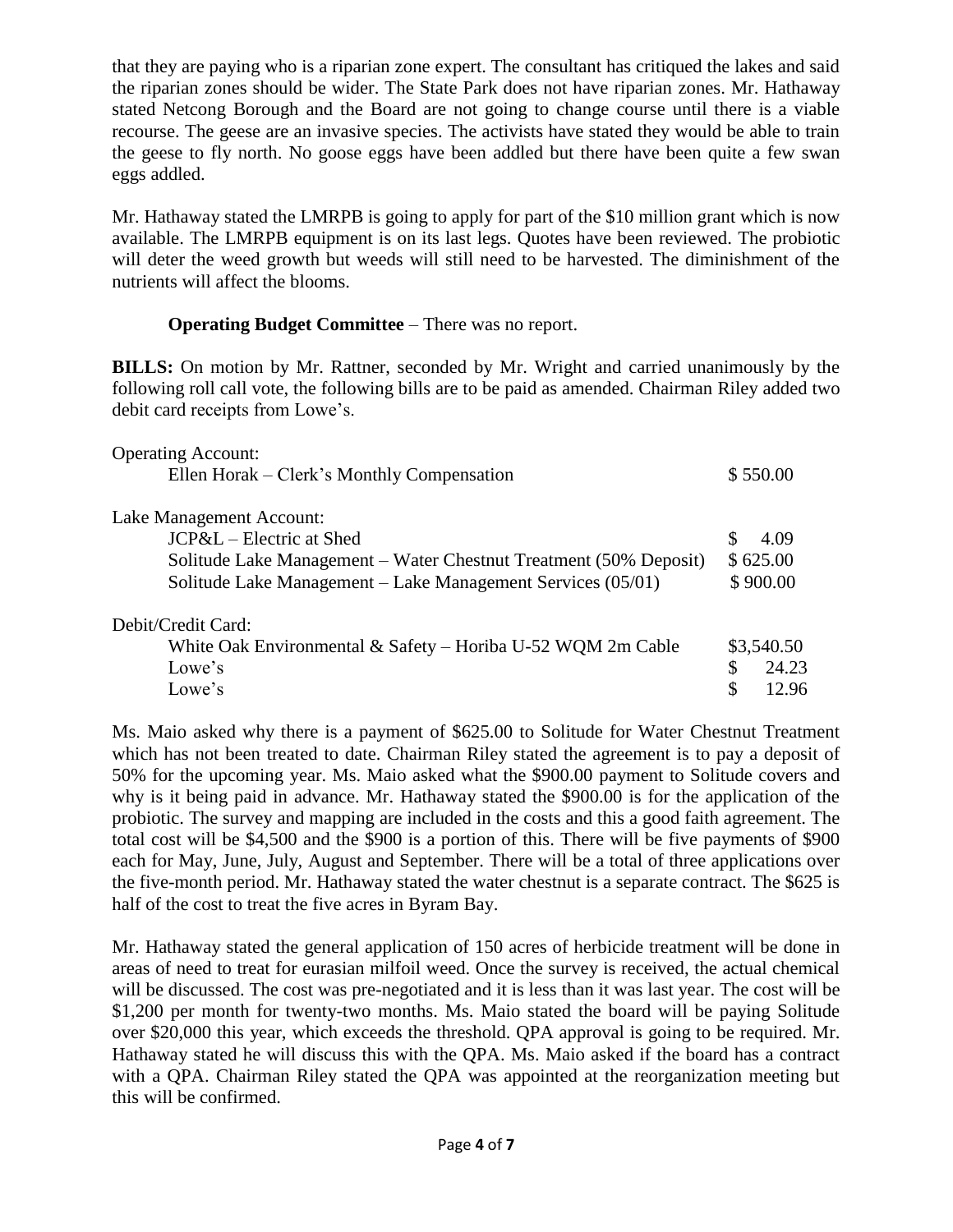Chairman Riley stated Princeton Hydro, in the past, has been appointed as the environmental consultant to the board at the reorganization meeting on an as needed basis. The appointment was not made at the reorganization meeting and therefore there is a resolution on tonight's agenda. Appointing Princeton Hydro as the consultants which will enable them to prepare the 319 Grant.

# **ROLL CALL:**

| Robert Hathaway – yes | Shawn Potillo – yes      |
|-----------------------|--------------------------|
| Joseph Keenan $-$ yes | Steven Rattner - yes     |
| Rosemarie Maio – yes  | Rudy Shlesinger - absent |
| Greg Poff $-$ absent  | Lester Wright $-$ yes    |
|                       | Earl Riley $-$ yes       |

**TREASURER'S REPORT**: The Treasurer's Report was emailed to the Board today by Mr. Keenan. Mr. Keenan stated, while he was quarantined in the Netherlands, Chairman Riley moved \$50,000 from the LMRPB's CD which totals \$200,000. The \$50,000 was moved to the operating account. The bank made an error and duplicated the transaction. A total of \$100,000 was moved to the operating account. The bank has been made aware of the error and it is being corrected. The CD will now have a total of \$150,000. Mr. Keenan stated there is a deduction on the bank statement totaling \$2.00 for an AA fee on April  $18<sup>th</sup>$ . Mr. Keenan asked if anyone knew what the charge was for. No one knew what the charge is. Mr. Keenan will check with the bank to make sure it is not a new monthly charge for some reason. Mr. Keenan stated the bank will no longer be mailing statements for free. A charge of \$12.00 will be required for mailed statements. There is no cost for statements to be emailed.

On motion by Mr. Rattner, seconded by Mr. Wright and unanimously carried by voice vote, the Treasurer's Report was accepted and placed on file.

## **UNFINISHED OLD BUSINESS**: None

#### **NEW BUSINESS:**

*Fishing Contest* – Chairman Riley stated he will need help for the fishing contest. He will be at the park setting up the tables at 8:30am on June  $12<sup>th</sup>$ .

Water Quality Restoration Grants Program – Chairman Riley stated New Jersey has \$10 million in grant opportunities for lakes. Greenwood Lake and Lake Hopatcong each receive \$1 million. The grant application is 79 pages long. Chairman Riley stated a resolution is on tonight's agenda to contract with Princeton Hydro as the grant writers. Pat Rector wrote the grant for the AM 2000 Harvester in the past, but is unavailable to assist with this grant and recommended Princeton Hydro. Chairman Riley stated Princeton Hydro is working on this grant application for other entities as well. The application is due in a week and a half on May  $28<sup>th</sup>$ . The cost for the contract would not exceed \$3,000. The LMRPB would be asking for approximately \$600,000 to cover the costs of an 820 Aquarius Weed Harvester, a new conveyor and a new backhoe totaling \$570,000 and \$150,000 to cover the costs of the probiotic treatment for the lake. Under the grant, they are looking for new and innovative ways to reduce the muck in the lakes in the State of NJ. Ms. Maio stated the grant is heavily weighted toward stormwater issues. Chairman Riley stated the phosphorous has been reduced through harvesting and the board has the data to prove this. Chairman Riley is of the opinion spending \$3,000 for the grant application to hopefully receive \$600,000 is worth the cost. Mr. Rattner asked if Princeton Hydro can get the application done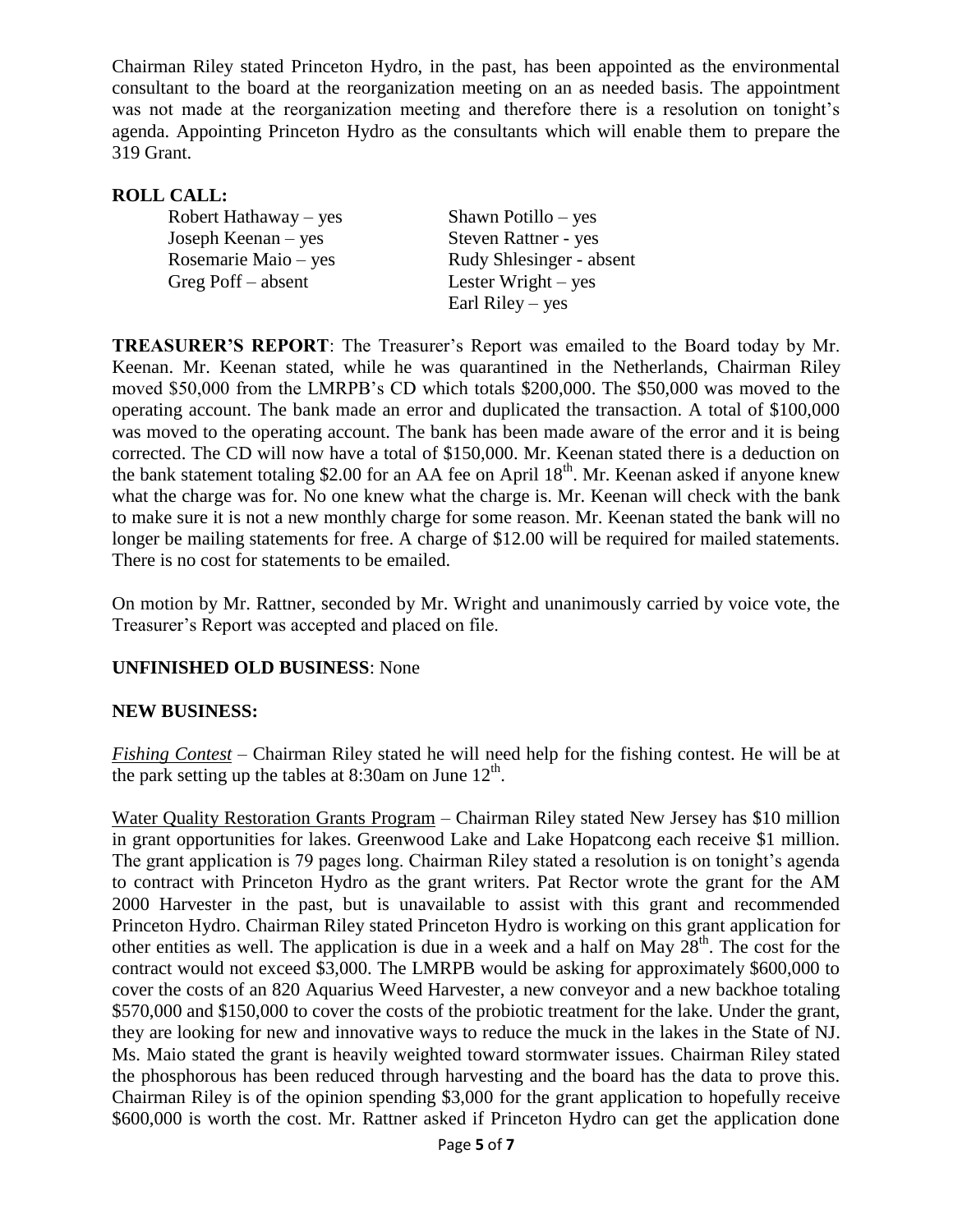and submitted within the timeframe. Chairman Riley confirmed the application will get done in time. He will work with Princeton Hydro and the SAGE application has already been started. Chairman Riley stated he is committed to Lake Hopatcong three days a week for 6-7 hours per day but other than that he will dedicate whatever time is needed to get the grant submitted. The board has 12 years of data. The resolution will appoint Princeton Hydro as the consultants for the remainder of the year. In the past, Princeton Hydro was contracted as the LMRPB's consultants. As the need for a consultant diminished, the appointment was not continued. Mr. Hathaway stated Pat Rector had been able to assist with grant writing in the past but she has since retired and does not have the available resources. Ms. Rector has stated she will work with Princeton Hydro. She has read through the grant packet and she was the one to suggest that the board also ask for funds to cover the probiotic costs.

#### **RESOLUTION APPOINTING PRINCETON HYDRO AS ENVIRONMENTAL CONSULTANT**

**WHERAS**, there exists a need for the retention of consultant(s) by the Lake Musconetcong Regional Planning Board; and

**WHEREAS**, the funds for such services are available; and

**WHEREAS**, Section 40:55-71D of the Municipal Land Use Law states that said Board may employ or contract for, and fix the compensation of legal counsel and experts, and other staff and services, as it may deem necessary, not exceeding the amount appropriated by said Board for its use; and

**WHEREAS**, the Local Public Contracts Law, N.J.S.A. 40:1101 et seq., requires that the resolution authorizing the awards of contracts for "Professional Services" without competitive bidding must be publicly advertised;

**NOW, THEREFORE, BE IT RESOLVED** by said Board that it hereby retains Princeton Hydro as Environmental Consultants for the Board for the period of May 18, 2022 through December 31, 2022;

**BE IT FURTHER RESOLVED** by said Board that this contract be awarded without competitive bidding as a "professional service" under the provisions of the law because such services are of a qualitative nature as will not reasonably permit the drawing of specifications or receipt of competitive bidding; and that a copy of this resolution be published in the official newspapers of said Board as required by law within (10) days; and that this resolution take affect immediately.

On motion by Mr. Potillo, seconded by Mr. Hathaway and unanimously carried by the following roll call vote, the foregoing resolution was duly adopted.

## **ROLL CALL:**

Robert Hathaway – yes Shawn Potillo – yes Joseph Keenan – yes Steven Rattner - yes Greg Poff – absent Lester Wright – yes

Rosemarie Maio – yes Rudy Shlesinger - absent Earl Riley – yes